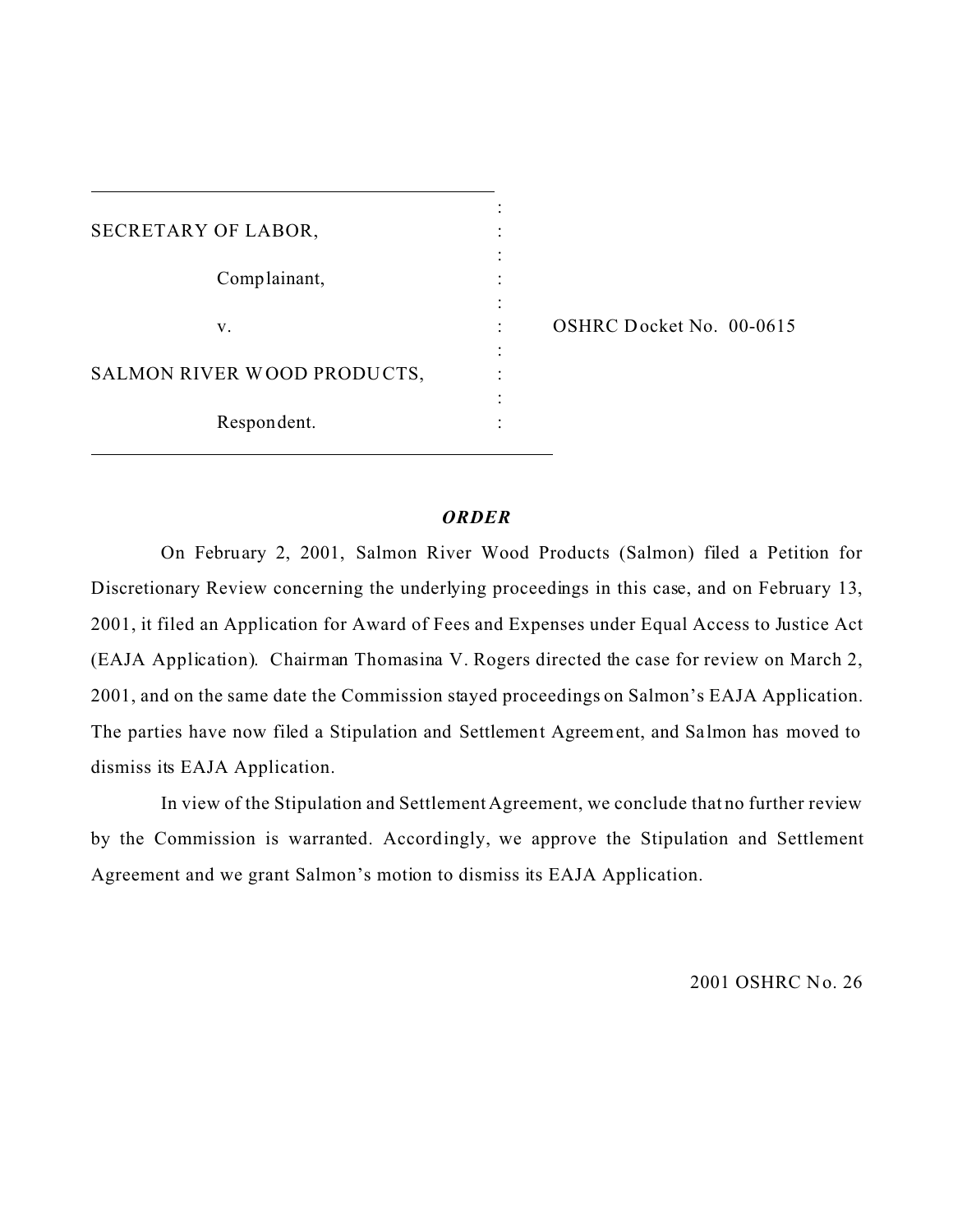We incorporate the Stipulation and Settlement Agreement into this Order and set aside the Administrative Law Judge's Decision and Order to the extent that it is inconsistent with the Stipulation and Settlement Agreement. This is the final order of the Commission.<sup>1</sup>

Date: September 20, 2001 /s/

Thomasina V . Rogers Chairman

 $\sqrt{s}$ Ross Eisenbrey Commissioner

<sup>&</sup>lt;sup>1</sup> Salmon filed a Net Worth Exhibit as part of its EAJA Application and moved that the contents be held confidential. Because we have granted Salmon's motion to dismiss its EAJA Application, we direct the Executive Secre tary to return the Net Worth Exhibit to Salmon's counsel upon issuance of this Order.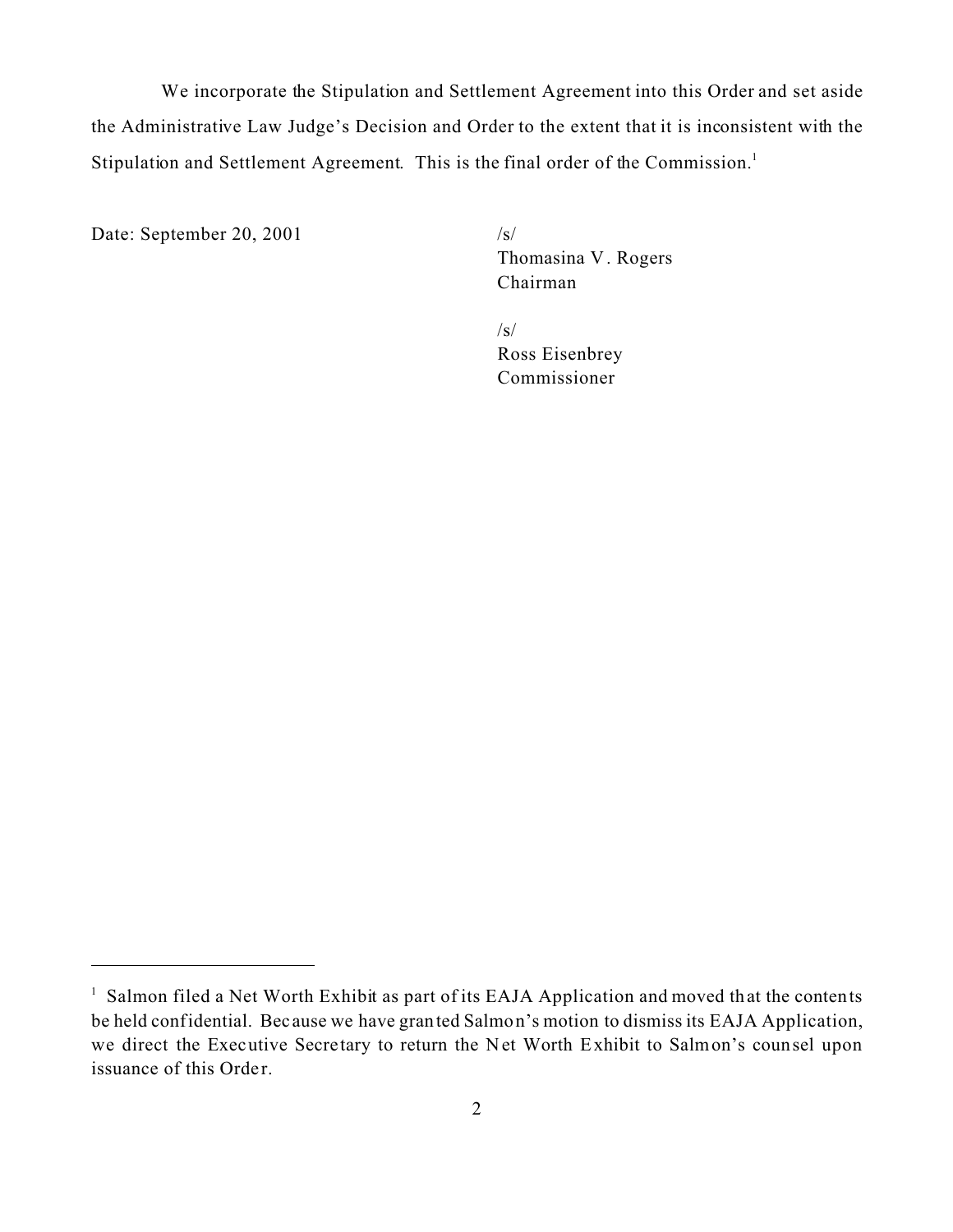#### 00-0615

# NOTICE IS GIVEN TO THE FOLLOWING:

Daniel J. Mick, Counsel for Regional Trial Litigation Orlando J. Pannocchia, Esq. Office of the Solicitor, U.S. DOL Room S4004 200 Constitution Ave ., N.W. Washington, DC 20210

Michael A. Stabler, Regional Solicitor Office of the Solicitor, U.S. DOL 1210 City Center Square 1100 Main Street Kansas City, MO 64105

Richard A. Reep, Esq. Reep, Spoon & Gordon, P.C. 320 West Broadway-Second Floor P.O. Box 9019 Missoula, MT 59807-9019

James Barkley Administrative Law Judge Occupational Safety and Hea lth Review Commission Room 250 1244 North Speer Boulevard Denver, CO 80204-3582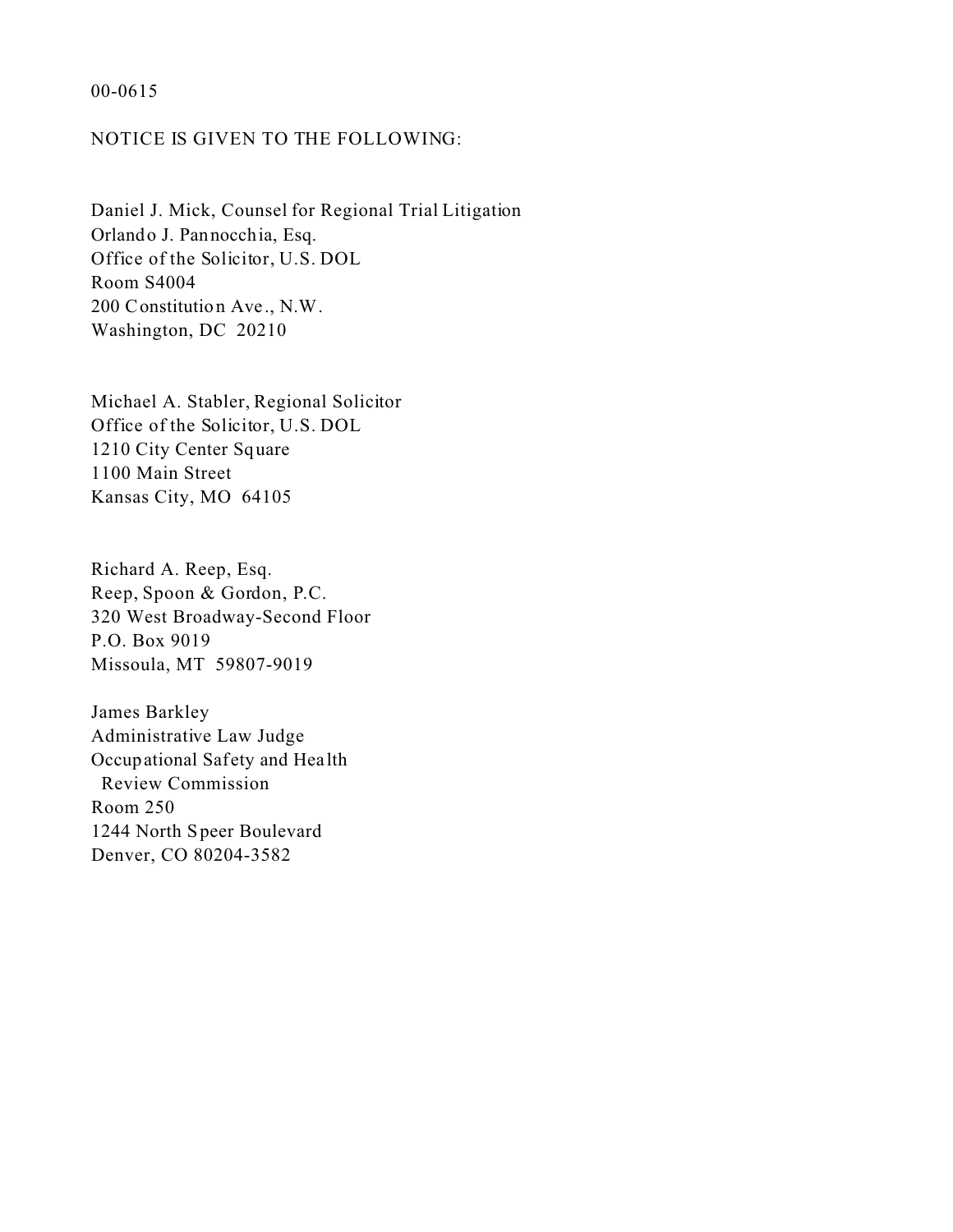# United States of America **OCCUPATIONAL SAFETY AND HEALTH REVIEW COMMISSION**

1244 Speer Boulevard, Room 250 Denver, Colorado 80204-3582

#### SECRETARY OF LABOR,

Comp lainant,

v.

OSHRC DOCKET NO. 00-0615

SALMON RIVER WOOD PRODUCTS,

Respon dent.

APPEARANCES:

For the Co mplainant: Tobia s B. Fritz, Es q., Office of the Solicitor, U .S. Depa rtment of Lab or, Kansa s City, Misso uri

For the Re sponde nt: Richard A. Reep, Esq., Reep Spoon & Gordon, P.C., Missoula, Montana

Before: Administrative Law Judge: James H. Barkley

#### **DECISION AND ORDER**

This proceeding arises under the Occupational Safety and Health Act of 1970 (29 U.S.C. Section 651 *et seq.*; hereafter called the "Act").

Respondent, Salmon River Wood Products (Salmon River), at all times relevant to this action maintained a place of business near Daisy Creek, off Gold Creek Road, Bonner, Montana, where it was engaged in logging. Respondent admits it is an employer engaged in a business affecting commerce and is subject to the requirements of the Act.

On December 21, 1999 the Occupational Safety and Health Administration (OSHA) conducted an inspection of Salmon River's Bonner, Montana work site, following a fatality. As a result of that inspection, Salmon River was issued a citation alleging violations of the Act, together with proposed penalties. By filing a timely notice of contest Salmon River brought this proceeding before the Occupational Safety and Health Review Commission (Commission).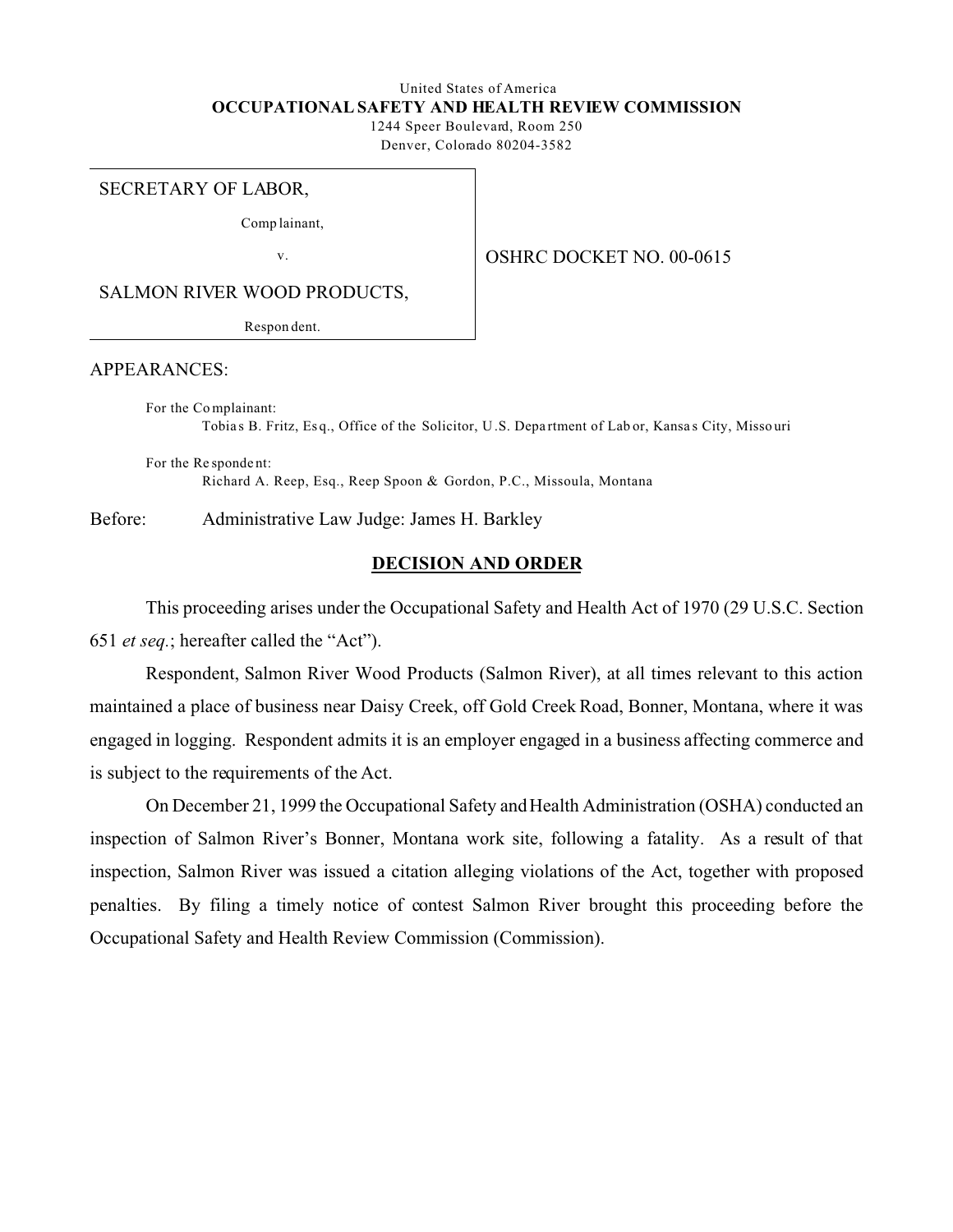#### **Background**

On December 17, 1999, Val Loesch and Jake Woirhaye were partnered, logging timber at Salmon River's Bonner site (Tr. 39-41, 175, 255, 261). Woirhaye was working alone, cutting trees in the bottom land near Daisy Creek, when he felled a western larch (Tr. 54-55, 92; Exh. C-5, C-7). The larch fell against a Douglas fir that was rotted at the base (Tr. 60; Exh. C-5). The Douglas fir then fell back on Woirhaye, killing him (Tr. 64, 79).

#### **Alleged Violation of §1910.266(h)(1)(vi)**

Serious citation 1, item 1 alleges:

29 CFR 1910.266(h)(1)(vi): The employer did not assure that each danger tree was felled, removed or avoided. Each danger tree, including lodged trees and snags, shall be felled or removed using mechanical or other techniques that minimize employee exposure before work is commenced in the area of the danger tree. If the danger tree is not felled or removed, it shall be marked and no work shall be conducted within two tree lengths of the danger tree unless the employer demonstrates that a shorter distance will not create a hazard of an employee:

(a) Daisy Creek off Gold Creek Road: Employee(s) performing manual felling operations were working within the fall radius of a danger tree approximately 100 feet tall.

#### *Facts*

David Vaughn, an OSHA Compliance Officer (CO), testified that he examined and videotaped all the stumps he could locate in that portion of Salmon River's cutting block where the accident occurred (Tr. 40, 80-81; Exh. C-5). Vaughn and measured eight to ten stumps in the area, and found that each of the eight to ten stumps was located within the fall distance, *i.e.*, two tree lengths, of a leaning "danger tree" (Tr. 68-69, 80, 84; Exh. C-5, C-14). Vaughn admitted that the identification of a danger tree is somewhat subjective; not every dead tree is dangerous (Tr. 72, 74,126). The sawyer must take into account the tree's lean, whether the tree has limbs and/or bark, and whether the tree is sound (Tr. 127-28). Vaughn testified that, although he did not see the Douglas fir that killed Mr. Woirhaye prior to the accident, on December 21, 1999 the downed tree had no bark on the bottom, and had only stub limbs and a crown on it (Tr. 61, 63, 127). The roots of the tree were partially exposed, and the base of the trunk was rotted through (Tr. 128). Vaughn stated that the Douglas fir is generally a dangerous tree when dead because of its shallow root system (Tr. 129).

Joe Fraser, Salmon River's owner, defined a danger tree as a tree that is deemed unsound upon visual observation (Tr. 187). A potential danger tree might have no top, or be full of woodpecker holes; the roots might be burned out; the tree might be wind thrown, or have another tree leaning against it; it could be red needled, or missing needles or limbs (Tr. 209-10). Fraser stated that a danger tree would be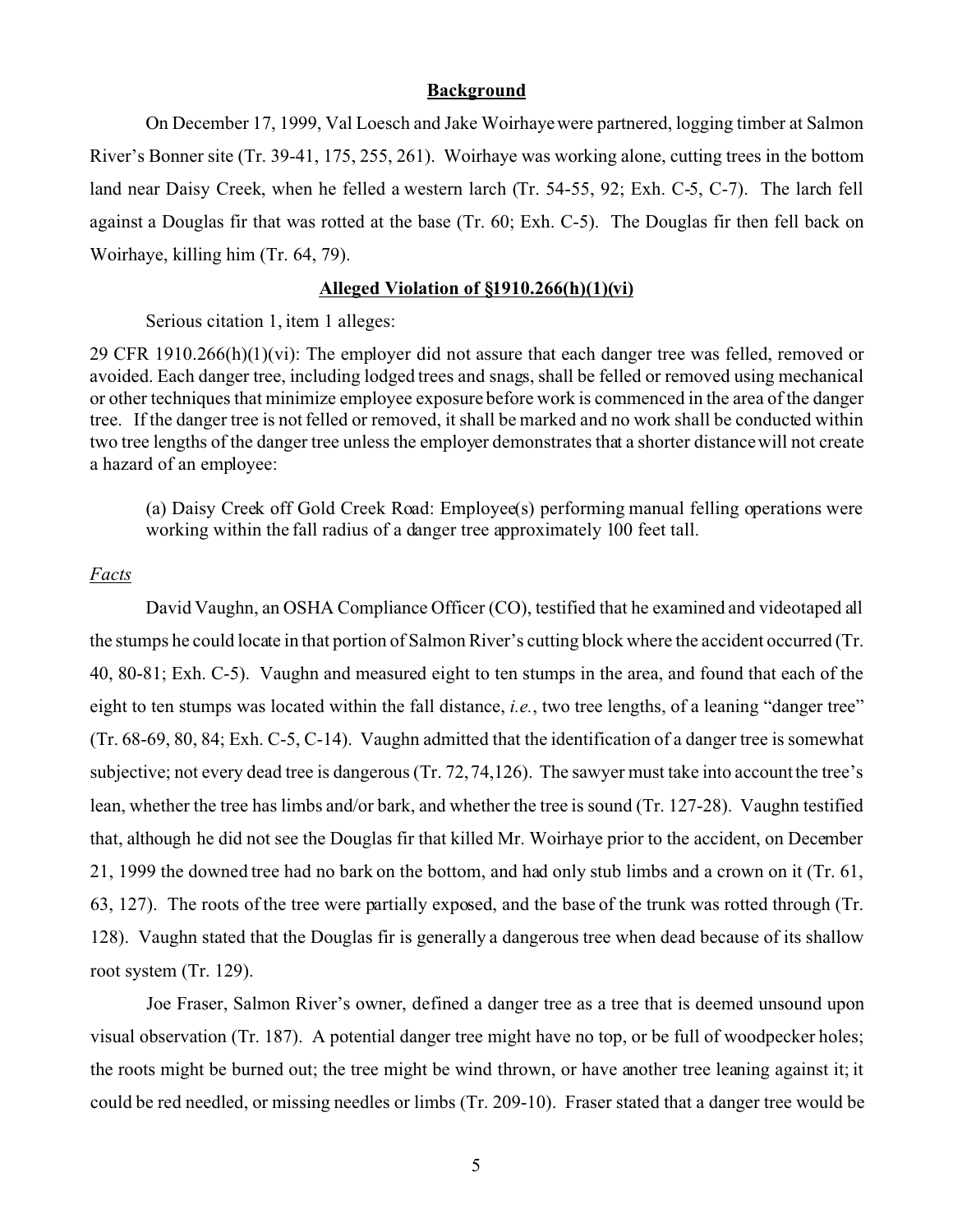obvious to an experienced sawyer (Tr. 187). Fraser testified that there were standing snags<sup>2</sup> in the bottom land area that did appear to be danger trees (Tr. 187-190, 209). The suspect trees were leaning, and had no bark (Tr. 209). Fraser noted that not all dead trees are dangerous; however, there were a number of dead trees in the area that were barked all the way to the top and did not appear unsound (Tr. 187-89).

Though he observed the bottom land before the accident, Fraser could not specifically recall the Douglas fir that struck and killed Woirhaye (Tr. 221-22). Fraser admitted that the downed tree was obviously dead, had few branches and appeared to have been rotted from about four to six feet above the base (Tr. 211, 221, 223-24). Both Val Loesch, and Greg Johnson, a Salmon River sawyer with 23 years of experience, testified that the top of the Douglas fir appeared sound, though neither saw the tree before the accident (Tr. 268, 285). Both Fraser and Loesch believed that Woirhaye reasonably failed to identify the Douglas fir as a danger tree (Tr. 187-88, 268).

Fraser stated that it is Salmon River's policy to cut down identified danger trees, when possible, thereby eliminating the hazard those trees pose to sawyers (Tr. 166, 210-11). The sawyer has discretion, however, to walk away and simply avoid working around the danger tree (Tr. 210-11; *see* testimony of Greg Johnson, Tr. 281, 286). Salmon River's policy does not provide for marking identified danger trees (Tr. 166). No trees were marked and/or avoided on the Bonner site (Tr. 224). There were no downed danger trees, and no evidence that Woirhaye had made any attempt to remove any snags or leaning trees in the cutting block prior to working in the area (Tr. 129-30).

Fraser testified that he neither examines, nor provides cutting advice on individual trees. It is the sawyer's responsibility to determine the appropriate method of felling individual trees (Tr. 191). Fraser stated that he could not say whether Woirhaye should havebeen working around the other potential danger trees in the cutting block (Tr. 211). He stated that Woirhaye had more experience in assessing trees than he had, and that he assumed Woirhaye concluded the dead trees and snags in the area were safe to work around (Tr. 212, 215).

### *Discussion*

Section  $1910.266(h)(1)(vi)$  provides:

Each danger tree shall be felled, removed or avoided. Each danger tree, including lodged trees and snags, shall be felled or removed using mechanical or other techniques that minimize employee exposure before work is commenced in the area of the danger tree. If the danger tree is not felled or removed, it shall be marked and no work shall be

<sup>&</sup>lt;sup>2</sup> §1910.266(c) d efines a snag as: Any standing tree or portion thereof.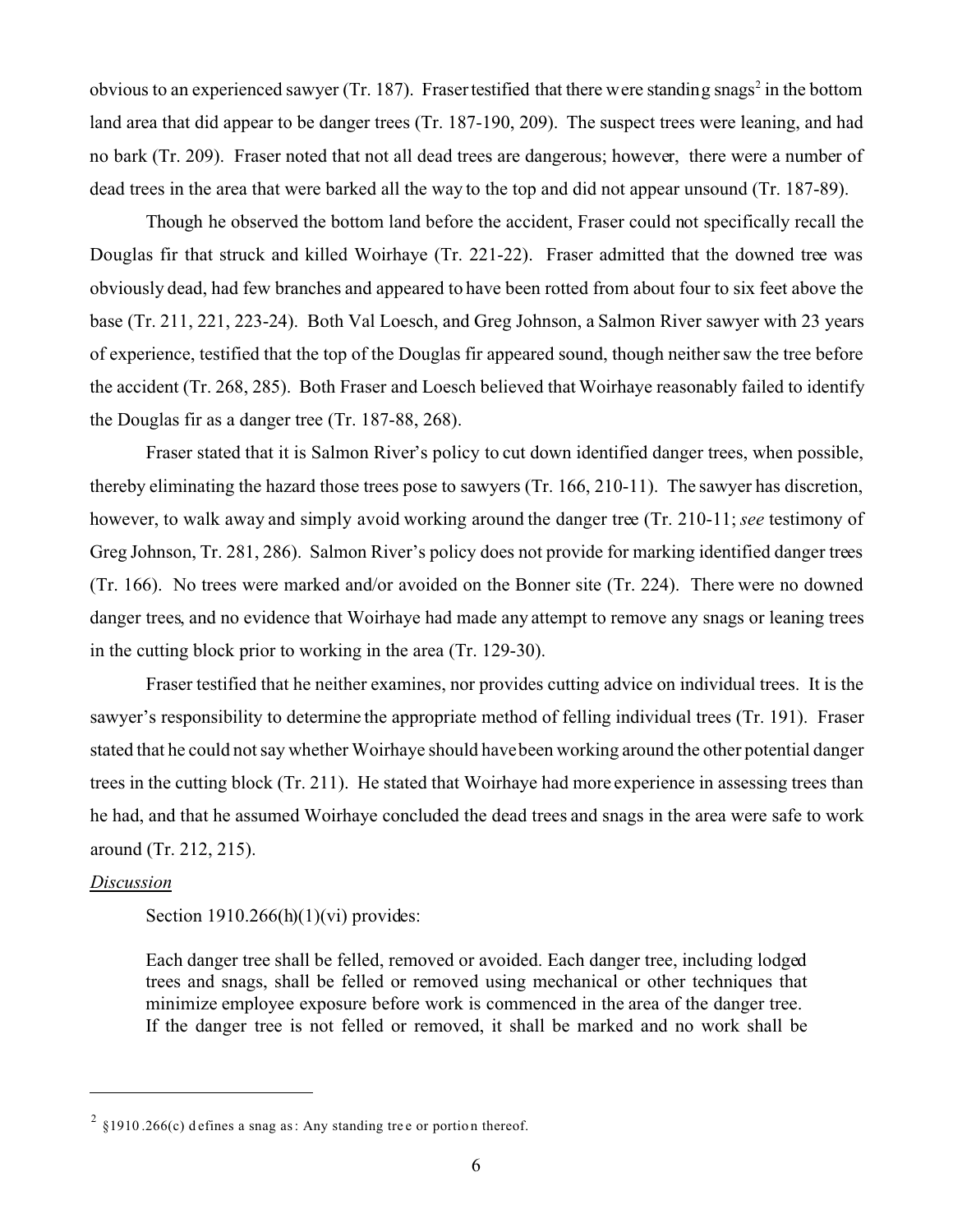conducted within two tree lengths of the danger tree unless the employer demonstrates that a shorter distance will not create a hazard for an employee:

Section 1920.266(c) defines *Danger tree* as:

A standing tree that presents a hazard to employees due to conditions such as, but not limited to, deterioration or physical damage to the root system, trunk, stem or limbs and the direction and lean of the tree.

It cannot be disputed that the Douglas fir that killed Woirhaye was a danger tree as defined by the standard, or that Woirhaye was working within the fall radius of the tree when the accident occurred. Salmon River maintains, however, that if Woirhaye had realized the Douglas fir was a danger tree, he would have removed it before commencing work in its fall radius; therefore, Woirhaye must have failed to identify the tree as dangerous.

Respondent can only speculate about what Woirhaye knew or thought prior to cutting the western larch. There is little support in the record, however, for the premises of Salmon River's argument.<sup>3</sup> It has been established, by Fraser's own admission, that there were danger trees on the cutting block Woirhaye was working. Moreover, according to Fraser, danger trees are obvious to experienced sawyers like Woirhaye. Nonetheless, CO Vaughn's inspection revealed that Woirhaye had not marked, felled, or otherwise removed a single potentially hazardous tree. Finally, Vaughn testified, without contradiction, that Woirhaye felled timber within the fall radius of *other* leaning snags, which Vaughn videotaped and identified as danger trees. This judge notes that, even if the Douglas fir was not clearly identifiable as a danger tree, the leaning snags depicted on Complainant's Exhibit C-5 were. Vaughn's testimony that felling took place within two tree lengths of *those* danger trees is sufficient to establish the violation.

This judge notes that CO Vaughn, though not a sawyer himself, demonstrated an understanding of the standard's requirements as well as the definition of a danger tree. His testimony regardingdanger trees on the subject cutting block is not inconsistent with the other testimony and is specifically credited. *Penalty* 

A penalty of \$2,500.00 is proposed for this item. The gravity of the violation is high, in that a sawyer's failure to remove or avoid danger trees can result in death (Tr. 115, 117). CO Vaughn testified that, in proposing the penalty, he ascertained that Salmon River has 28 employees, and took into account

<sup>&</sup>lt;sup>3</sup> The Se cretary's theory of the case, *i.e,* that Wo irhaye attempted to bring down the leaning Douglas fir by deliberately felling the western larch into it (Tr. 136, 143-44), though also speculative, is actually more consistent with the testimony. Fraser testified that Woirhaye's fall pattern in this cutting block was excellent (Tr. 185). Loesch testified that his felling was perfect (Tr. 271). Respondent repeatedly stressed that it appeared that every tree had fallen in its intended direction (Tr. 154-58).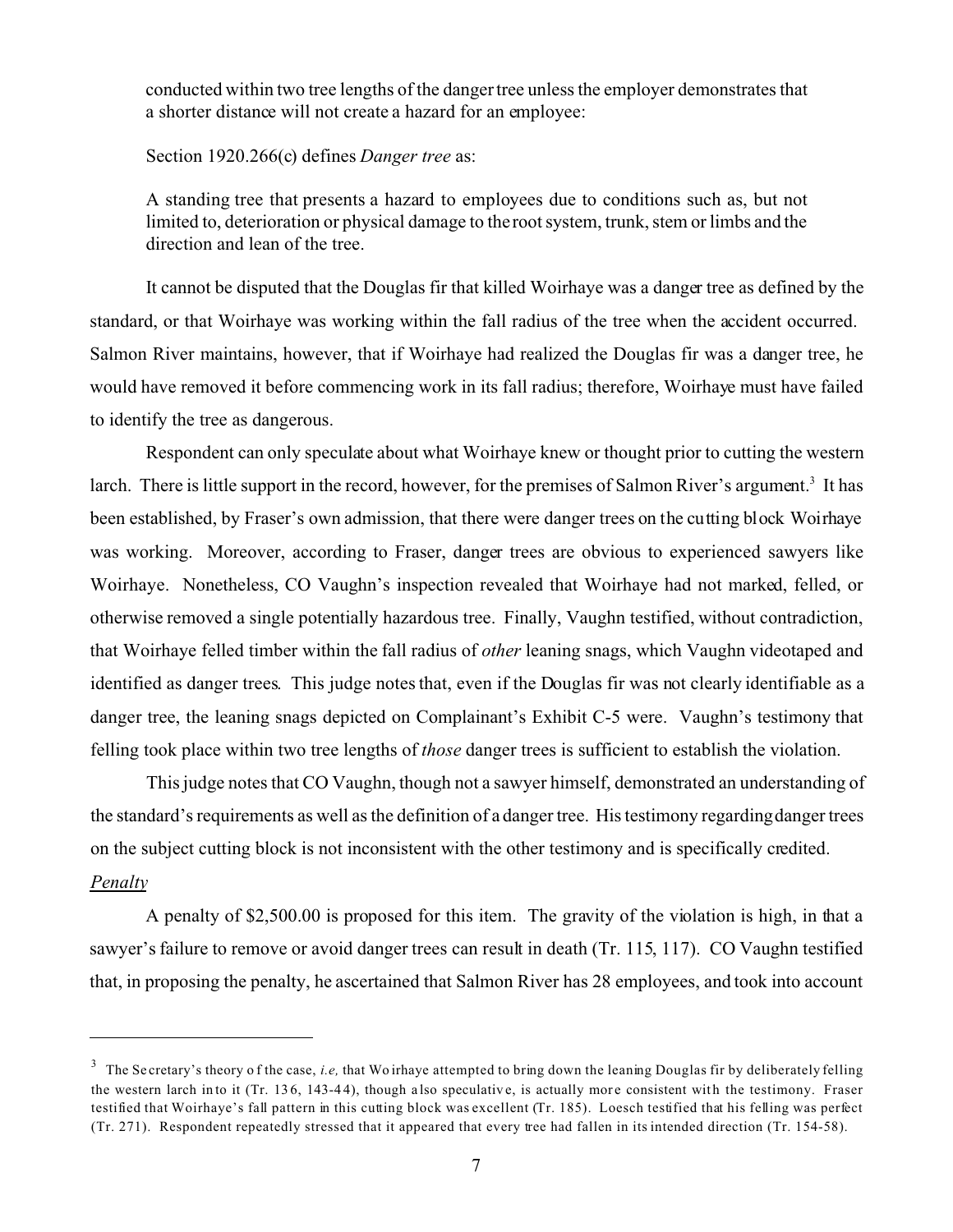its small size (Tr. 115). Vaughn testified that he gave Respondent credit for history, as Salmon River had not received any serious or repeat violations within the prior three years (Tr. 115). No credit was, or should have been, provided for good faith. As discussed more fully in item 4 below, the record establishes that Salmon River's sawyers regularly substitute their own judgment for that of OSHA, as embodied in regulations duly promulgated following notice and comment (Tr. 271-73, 282). Respondent's sawyers follow or disregard OSHA instructions at their own discretion, as well as at their own peril. The record shows that Salmon River leaves the disposition of danger trees entirely up to the sawyer's discretion, making no attempt to ensure that its sawyers comply with OSHA regulations, so long as the sawyers lay out the trees as directed (Tr. 197-229).

It would not have been inappropriate, in this judge's view, for OSHA to propose a penalty greater than the \$2,500.00 suggested by the agency. However, the agency's penalty calculations were supported, and will not be disturbed.

### **Alleged Violation of §1910.266(h)(ii)**

Serious citation 1, item 2 alleges:

29 CFR 1910.266(h)(ii): The immediate supervisor was not consulted when unfamiliar or unusually hazardous conditions necessitated the supervisor's approval before cutting was commenced:

(a) Daisy Creek off Gold Creek Road: Employee(s) performing manual felling operations fell a tree into a danger tree.

### *Facts*

CO Vaughn believed that Woirhaye chose to dispose of the danger tree that was the Douglas fir by felling the larch into it (Tr. 136, 144). Vaughn testified that downing the fir with another tree was a hazardous means of dealing with the snag, though it would not necessarily constitute a violation of OSHA regulations (Tr. 144). It is undisputed that the deceased, Jake Woirhaye, made no attempt to contact Joe Fraser, his immediate supervisor and Salmon River's owner, prior to cutting the western larch (Tr. 88-89, 138, 169).

#### *Discussion*

Section 1910.266(h)(ii) provides:

The immediate supervisor shall be consulted when unfamiliar or unusually hazardous conditions necessitate the supervisor's approval before cutting is commenced.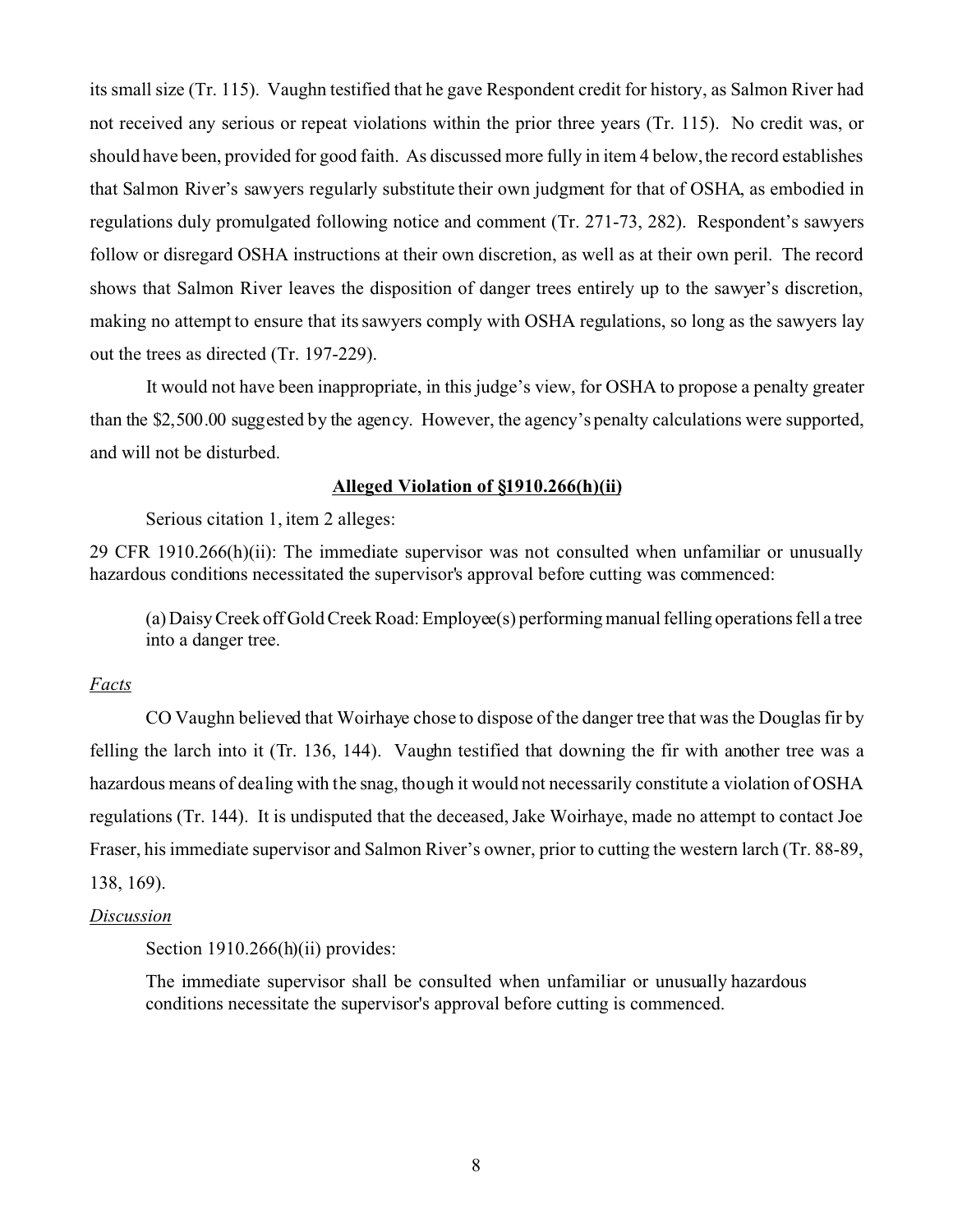The work site specific language at item 2, sub-paragraph (a) specifically refers to Woirhaye's failure to contact a supervisor before felling the western larch into a danger tree, *i.e.,* the Douglas fir. CO Vaughn testified that such undertaking was "unusually dangerous," as contemplated by the standard.4

Though the logging standard contains no definition of what conditions shall be deemed unfamiliar or unusually hazardous, the preamble to the Final Rule provides some guidance, stating that:

While OSHA cannot provide an exhaustive list of the situations which may necessitate the employee consulting with a supervisor, there are certain situations which are clearly covered by this paragraph. These situations include worsening weather conditions (e.g., weather changes which begin to impair the loggers vision; deepening snow or mud which begins to affect a logger's mobility; felling very large or very tall trees; cutting trees whose lean, structure or location make it difficult to fell in the desired or safest direction; and using a driver tree to fell a danger tree.

60 Fed. Reg. 47022 (September 8, 1995). The preamble to the Final Rule specifically lists the use of a driver tree to fell a danger tree as an unusually dangerous activity governed by  $\S 1910.266(h)(ii)$ .

It is undisputed that there were no witnesses to the accident. No one can know what Woirhaye's intent was when he felled the larch. A violation cannot be affirmed based on the Secretary's guess, even its educated guess, that Woirhaye actually identified the Douglas fir as a danger tree, or that his objective in felling the larch was to knock down the fir. Because there is insufficient evidence to conclude that Woirhaye intended to use the larch as a driver tree to bring down a known danger tree, this judge cannot conclude that his supervisor's approval was required prior to his cutting the tree.

The cited violation is vacated.

# **Alleged Violation of §9110.266(i)(3)(iii)**

Serious citation 1, item 3 alleges:

29 CFR 1910.266(i)(3)(iii): At a minimum training did not include recognition of safety and health hazards associated with the employee's specific work tasks, including the use of measures and work practices to prevent or control those hazards:

<sup>&</sup>lt;sup>4</sup> The work site specific language in Item 2, Subparagraph (a) does not refer to the logging of the Daisy Creek area of the Bonner site in general, and the Secretary made no attempt to amend the cited violation to include an allegation that all logging in the block Woirhaye was working was hazardous. Nonetheless CO Vaughn testified that the entire cutting block where the accident occurred was "unusually hazardous," due to the numerous leaning and dead trees he observed in the area, and the number of blow downs in the bottom land (Tr. 67-68, 88-90, 138).

Though CO Vaughn's testimony is not relevant to the cited violation, it was answered, at length, by Respondent during the hearing. In order to avoid possible remand, therefore, this judge finds that neither the mere presence of danger trees, nor the occurrence of an accident establish that the entire Daisy Creek area was unusually hazardous, or that more than a general warning from the sup ervisor was re quired be fore com mencing cu tting. Fraser testified that he assessed the area before cutting began, and warned his sawyers to check each tree out as they went through the area, and to watch what they were doing (Tr.

<sup>134, 172-73 , 183;</sup> *see also,* testimony of Loesch, Tr. 261). CO V aughn adm itted that such a g eneral warn ing would sa tisfy the requirements of the standard ( Tr. 140-41).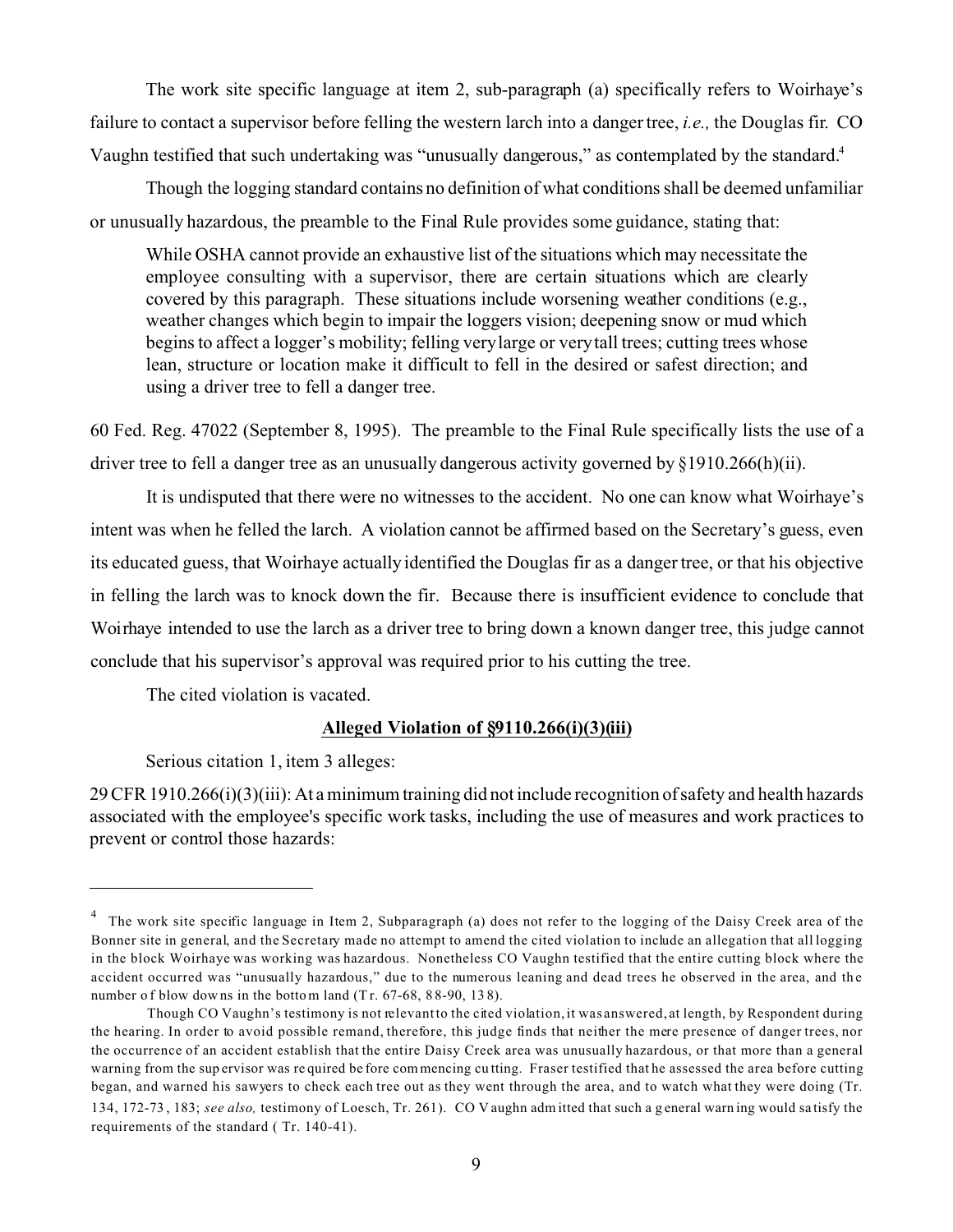(a) Daisy Creek off Gold Creek Road: Employee(s) performing manual felling operations were not trained on how to assess and deal with the hazard of danger trees.

### *Facts*

CO Vaughn testified that when he interviewed Val Loesch, Loesch could not tell him how close to a danger tree he was allowed to work (Tr. 103). According to Vaughn, Joe Fraser told him that Salmon River had no written guidelines for assessing and/or dealing with danger trees (Tr. 124). Fraser told Vaughn that all such training was "word of mouth" (Tr. 103). At the hearing, however, Salmon River introduced a written safety program that covers, *inter alia*, safe felling procedures (Tr. 179; Exh. R-4 through R-14). The rules specify that a sawyer may not work within two tree lengths of a fall snag or other danger tree (Exh. R-14, ¶25).

At the hearing Loesch testified that he knows to work two tree lengths from a danger tree, and knew it at the time of the interview with CO Vaughn. Loesch stated that he was upset and not thinking clearly at that time (Tr. 266-67). Loesch testified that both he and Woirhaye knew to get a tree on the ground if they were worried about it (Tr. 261). Greg Johnson also testified that he had been trained to cut a tree if it appeared it would fall should another tree hit it (Tr. 281).

Joe Fraser testified that while he hires only experienced sawyers, he goes through the safety program with all new hires, and observes their cutting techniques before allowing them to work unsupervised (Tr. 132, 176-177, 180, 224-25; *See also,* concurring testimony of Val Loesch, Tr. 257). Fraser stated that he spoke to Jake Woirhaye's previous employer, Charlie Parke, about both Loesch and Woirhaye's experience. Though Parke did not specifically discuss Loesch and Woirhaye's training with Fraser, he did tell Fraser that both were competent sawyers (Tr. 195-96, 239). Parke testified that Val Loesch worked for him 8 or 10 years; Woirhaye worked for him approximately 12 years (Tr. 235). Parke testified that Loesch and Woirhaye received yearly safety training (Tr. 237). In addition, at least twice a year Parke's workers compensation carrier, or the Montana Logging Association (MLA) visited Parke's work site to observe and correct the sawyers' techniques (Tr. 237-38). Parke testified that the MLA training included instruction on OSHA requirements generally, and on OSHA's definition of danger trees in particular (Tr. 238-39).

Val Loesch testified that he and Woirhaye received a pamphlet, and instruction in the identification of danger trees from Paul Uken, a field representative for the Montana Logging Association, while they were in the employ of Charlie Parke (Tr. 258-60; Exh. R-1). Loesch stated that he was familiar with OSHA regulations regarding danger trees (Tr. 264). Loesch correctly identified the characteristics of a danger tree, *i.e.*, the presence or absence of limbs and/or bark (Tr. 268-69).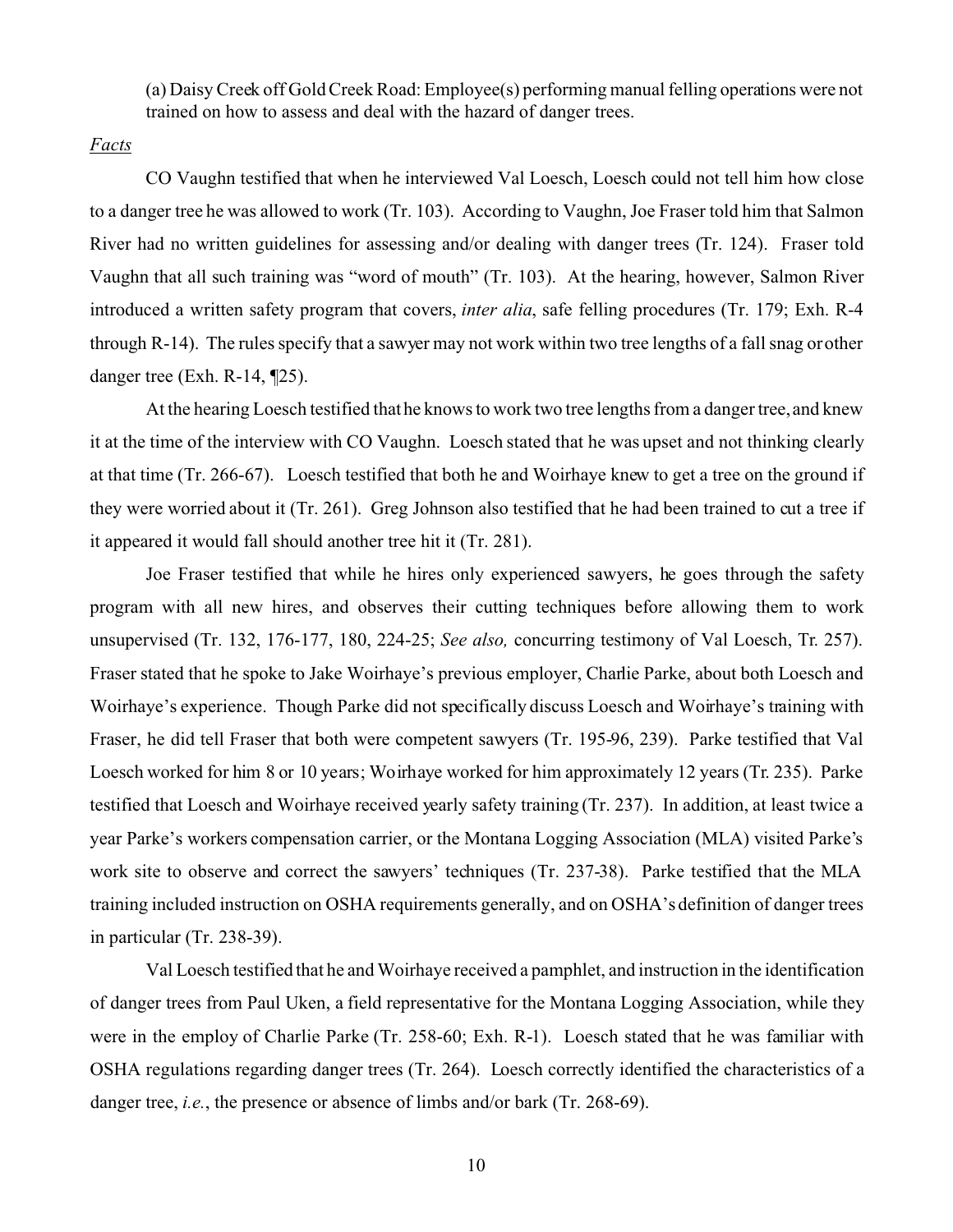Greg Johnson also correctly described the means of assessing a danger tree, stating that the sawyer looks for signs of rot, broken tops, and the presence or absence of bark (Tr. 285).

#### *Discussion*

The cited standard,  $\S 1910.266(i)(3)(iii)$ , requires that the employer provide training which includes, at a minimum, "[r]ecognition of safety and health hazards associated with the employee's specific work tasks, including the use of measures and work practices to prevent or control those hazards." However, OSHA regulation §1910.266(i)(5) recognizes that logging training is portable, and specifically states that employees who have received the training required under §1910.266(i)(3), *et seq.* need not be retrained in those elements.

Salmon River was cited based on Loesch's inability, shortly after the accident, to correctly answer one specific question from CO Vaughn regarding the distance a sawyer must maintain from a danger tree. In her brief, the Secretary's counsel further states that Loesch and Johnson's answers at the hearing demonstrate the inadequacy of their training (Secretary's Brief, at p. 15). This judge finds that there is insufficient evidence to support a violation.

Joe Fraser testified that he hired only experienced sawyers. Fraser confirmed that Woirhaye and Loesch had 8 and 12 years experience, respectively, with their prior employer, Charlie Parke. Fraser testified that he spoke with Parke before hiring the men; he also reviewed Salmon River's safety program with each man when he was hired, assuring that each was familiar with the material. Fraser observed Loesch and Woirhaye's work before allowing them to work independently.

Loesch and Johnson's testimony at trial indicate a familiarity with criteria for assessing whether a tree is dangerous, and with the means of dealingwith such trees. Section 1910.266(h)(1)(vi) specifically requires that a danger tree be either felled, removed or avoided, as recommended by both Loesch and Johnson. The Secretary's implication that the employee's answers at hearing were deficient is rejected.

The preponderance of the evidence establishes that Salmon River's sawyers were trained in the recognition of and means to avoid the safety and health hazards associated with danger trees. The standard specificallyexempts employers such as Salmon River from repeating relevant trainingwhere, as here, there is ample reason to believe its employees are already familiar with the required material. The cited violation is vacated.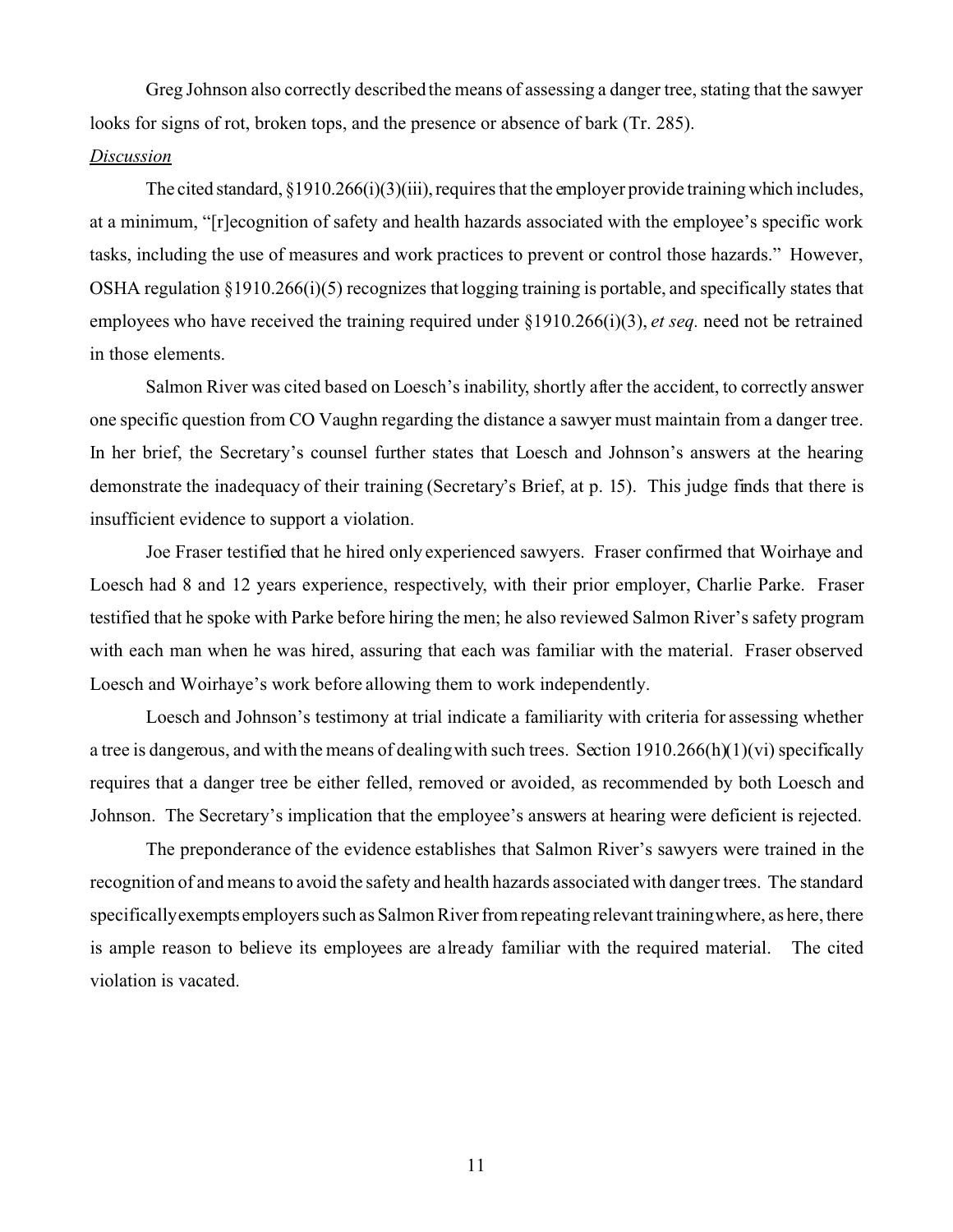### **Alleged Violations of §1910.266** *et seq.*

Serious citation 1, item 4a alleges:

29 CFR 1910.266(h)(2)(y): An undercut was not made in each tree being felled, of a size so the tree(s) would not split and will fall in the intended direction:

(a) Daisy Creek off Gold Creek Road: Employee(s) performing manual felling operations were not sawing an undercut of sufficient size for the diameter of the trees being cut.

Serious citation 1, item 4b alleges:

29 CFR 1910.266(h)(2)(vi): A backcut was not made in each tree being felled that allowed sufficient hinge wood to guide the tree's fall and prevent it from prematurely slipping or twisting off the stump:

(a) Daisy Creek off Gold Creek Road: Employee(s) performing manual felling operations were cutting through the necessary hinge wood on trees being felled.

Serious citation 1, Item 4c alleges:

29 CFR 1910.266(h)(2)(vii): The backcut of trees being felled was not above the level of the horizontal cut of the undercut:

(a) Daisy Creek off Gold Creek Road: Employee(s) performing manual felling operations had back cuts less than 1 inch above the horizontal face cut (match cut).

# *Facts*

Vaughn testified that each of the eight to ten stumps he observed were the result of a Humboldt notch and a matched, *i.e.,* not elevated, back cut (Tr. 97, 111).

The Humboldt notch consists of a horizontal upper cut, and an undercut that meets the upper cut at an angle (Exh. C-22). Vaughn testified that, ideally, the undercut should meet the upper cut at a 45° angle, though the lean of the tree can affect the amount of face or undercut that is required (Tr. 82, 85; Exh. C-22). Vaughn stated that he would not cite an employer if his sawyers were making undercuts of at least 30° (Tr. 85). CO Vaughn testified that the intent of the standard is to ensure that the undercut is of a sufficient size to prevent splitting, and to control the tree's fall (Tr. 154). Vaughn testified that, on this block, the sawyers' face cuts were not open enough to control the fall of the trees (Tr. 48). Vaughn used a clinometer to measure the undercuts on the stumps he examined; he found the undercuts met the upper cuts at various angles between 15° and 25° (Tr. 50-51, 75, 79, 81, 85; Exh. C-17, C-18, C-19). According to CO Vaughn, an inadequate face cut closes before the treeis committed to its fall and can cause the hinge wood to pull free prematurely (Tr. 52). The sawyer may then lose control of the tree's fall (Tr. 52). Joe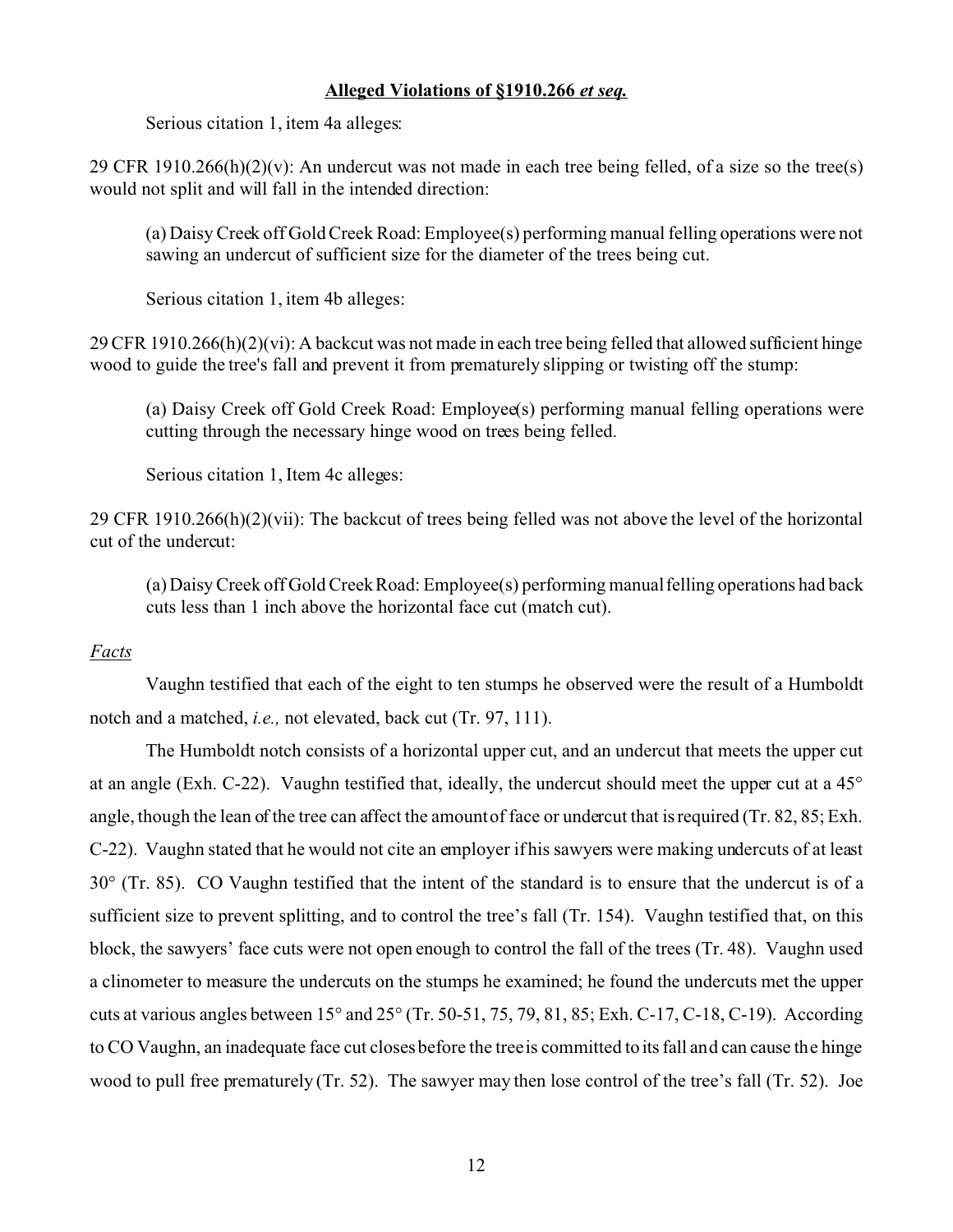Fraser disagreed with Vaughn's conclusion, stating that it does not take a 45° face cut to direct the fall of a tree (Tr. 218).

In addition, Vaughn testified that the sawyer working the Bonner block left insufficient hinge wood on the stumps (Tr. 46, 87). According to CO Vaughn, if the sawyer leaves inadequate hinge wood (the wood left between the horizontal face cut and the back cut), the tree will break free before it is committed to its fall, and the sawyer may lose control of the tree (Tr. 106-07). Vaughn stated that in determining the amount of hinge wood necessary to control the fall of a tree, the sawyer should measure the diameter of the tree four to five feet above the ground (Tr. 87). The sawyer should leave hinge wood equaling 80% of that diameter (Tr. 87). Salmon River's felling procedures require the sawyer leave adequate holding wood (Exh. R-14, ¶8).

Finally, CO Vaughn noted that OSHA regulations require sawyers to place the back cut approximately one inch above the perpendicular cut of the face, or lead notch to create a step; which prevents the tree from kicking back into the sawyer as it falls (Tr. 86). Vaughn testified that Salmon River's sawyers routinely matched their back and face cuts, leaving too little stump shot, or step, to prevent kick-back (Tr. 53-54). Complainant's videotape of the inspection site shows both tree stumps and butts with matched cuts (Tr. 62, 79; Exh. C-5). Vaughn testified that Salmon River's owner, Joe Fraser, had daily opportunities to observe the stumps that Vaughn videotaped (which had been cut over a period of several weeks) and to take corrective action (Tr. 165, 167). Salmon River's felling procedures direct the sawyers to place their back cuts higher than the flat cut of the lead notch (Exh. R-14, ¶9).

MLA's Uken testified that he has been inspecting Salmon River's safety programs and falling techniques since 1998, to ensure that they are OSHA compliant (Tr. 246). Uken remembered speaking to both Loesch and Woirhaye repeatedly, asking them to raise their back cuts (Tr. 249).

Fraser testified that he and his sawyers were aware of the OSHA regulation requiring a 1 inch step (Tr. 216, 240). He admitted, however, that as long as the trees are laid the way he wants them, and he sees no evidence of splitting, he does not examine his sawyer's stumps to ensure their compliance with OSHA regulations regarding undercutting (Tr. 197, 227). Fraser is aware that his sawyers do not agree with OSHA regulations requiring a one inch step; and testified that Salmon River is working with them, trying to secure their compliance (Tr. 198, 200-02). Salmon River has never disciplined a sawyer for failing to follow either the OSHA regulation in question, or any other safe logging rule (Tr. 229).

Val Loesch admitted that both he and Mr. Woirhaye believed that the one inch step is dangerous, as it causes the sawyer to lose control over the tree faster. Although they knew that OSHA requires the step, they chose not to comply, believing it to be hazardous (Tr. 271-73). Though verbally chastised,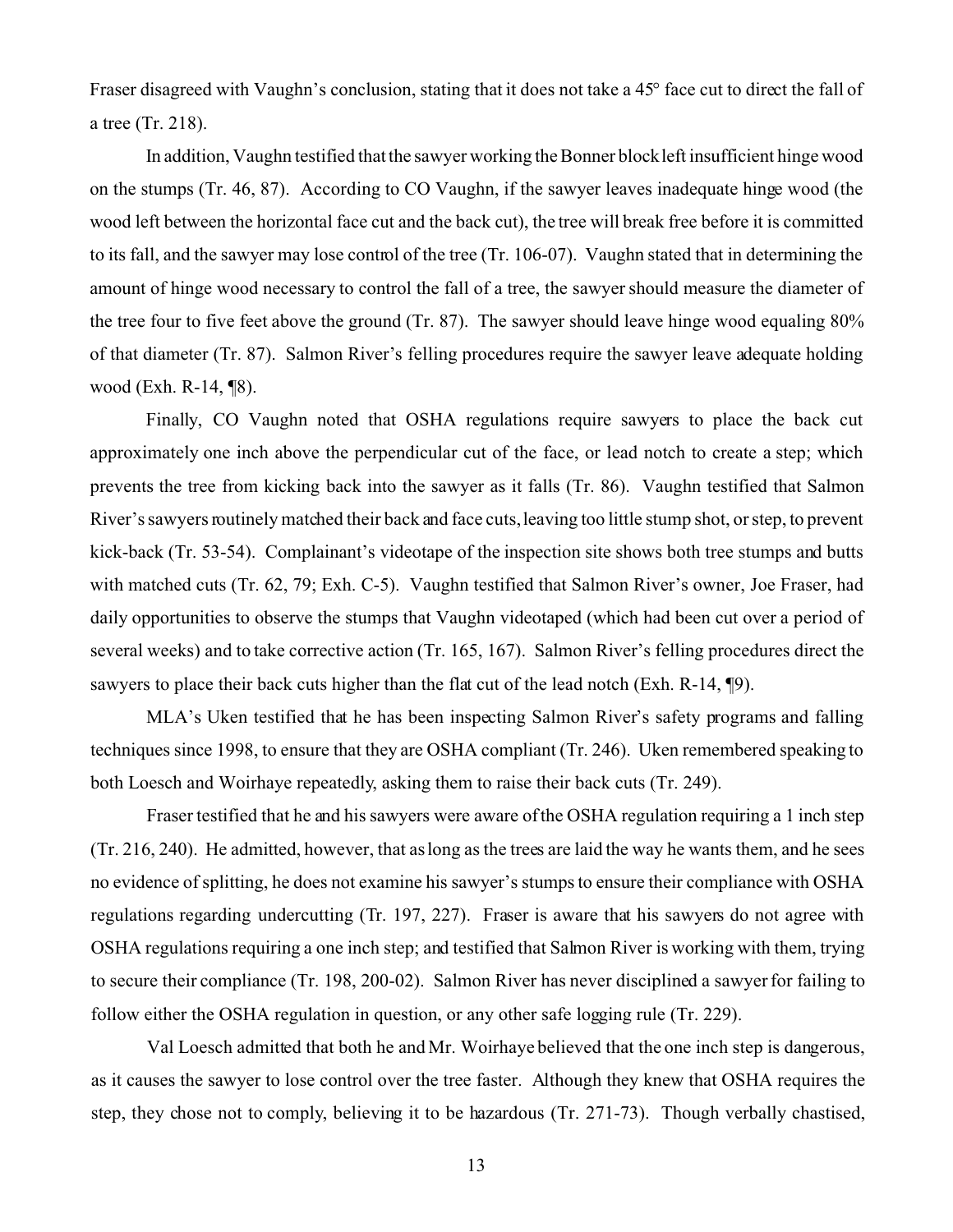Loesch was never disciplined in any way for matching his front and back cuts (Tr. 274-75). Vaughn admitted that some hinge wood did remain on the butt of at least one of the trees he videotaped (Tr. 48-49, Exh. C-7). Vaughn saw no evidence that any of the trees felled in the area split, or fell anywhere other than where intended; he did not believe any of the trees had kicked back (Tr. 75, 82, 119-20, 155, 158, 161).

Paul Uken testified that he has been reviewing Salmon River's safety programs and felling techniques since 1998 (Tr. 246). Uken specifically recalled observing Val Loesch, and Jack Woirhaye, and concluding that their felling practices were satisfactory (Tr. 248-49).

#### *Discussion*

**Item 4a.** Section  $1910.266(h)(2)(v)$  provides:

An undercut shall be made in each tree being felled unless the employer demonstrates that felling the particular tree without an undercut will not create a hazard for an employee. The undercut shall be of a size so the tree will not split and will fall in the intended direction:

The record establishes that an undercut of somewhere between 15° and 25° was made in each of the trees CO Vaughn examined. Vaughn admitted that the trees he saw all appeared to have fallen in the intended direction, and stated that he would not have cited Salmon River if their undercuts approached 30°.

The Secretary points to a diagram in its own "Logging Advisor," which was admitted for illustrative purposes only (Tr. 97-101; Exh. C-22). Complainant's exhibit purports to describe the different kinds of notches used in logging, their characteristics, and their advantages and disadvantages. Complainant's exhibit describes the total angle of a Humboldt face as 45° (Exh. C-2). The Secretary further points to language in the preamble to the Final Rule which states that:

In logging operations where the Humboldt method is most heavily used, fellers most often only cut a notch that is *no greater than* 45 degrees, making the openness of the notch similar to that of conventional felling.. . . At 45 degrees, the face notch alone does not fully address both the hazards of misdirected falling and kickback. (*emphasis added).* 

While some deference is due to the Secretary's interpretation of a cited standard where her position is set forth in litigation before the Commission, a reviewing court should defer to the Secretary only if her interpretation is reasonable. *Martin v. OSHRC (CF&I Steel Corp.)*, 111 S.Ct. 1171, 1179 (1991); *Secretary of Labor v. American Cyanamid Company*, 15 BNA OSHC 1497, 1991-93 CCH OSHD ¶29,598 (No. 86- 681, 1992). It is well settled that the Secretary may not extend the reach of a standard beyond the plain meaning of the regulation's language, thus depriving the employer of fair warning of proscribed conduct. *See e.g., Bethlehem Steel v. OSHRC*, 573 F.2d 157 (3rd Cir. 1978); *Dravo Corporation v. OSHRC,* 613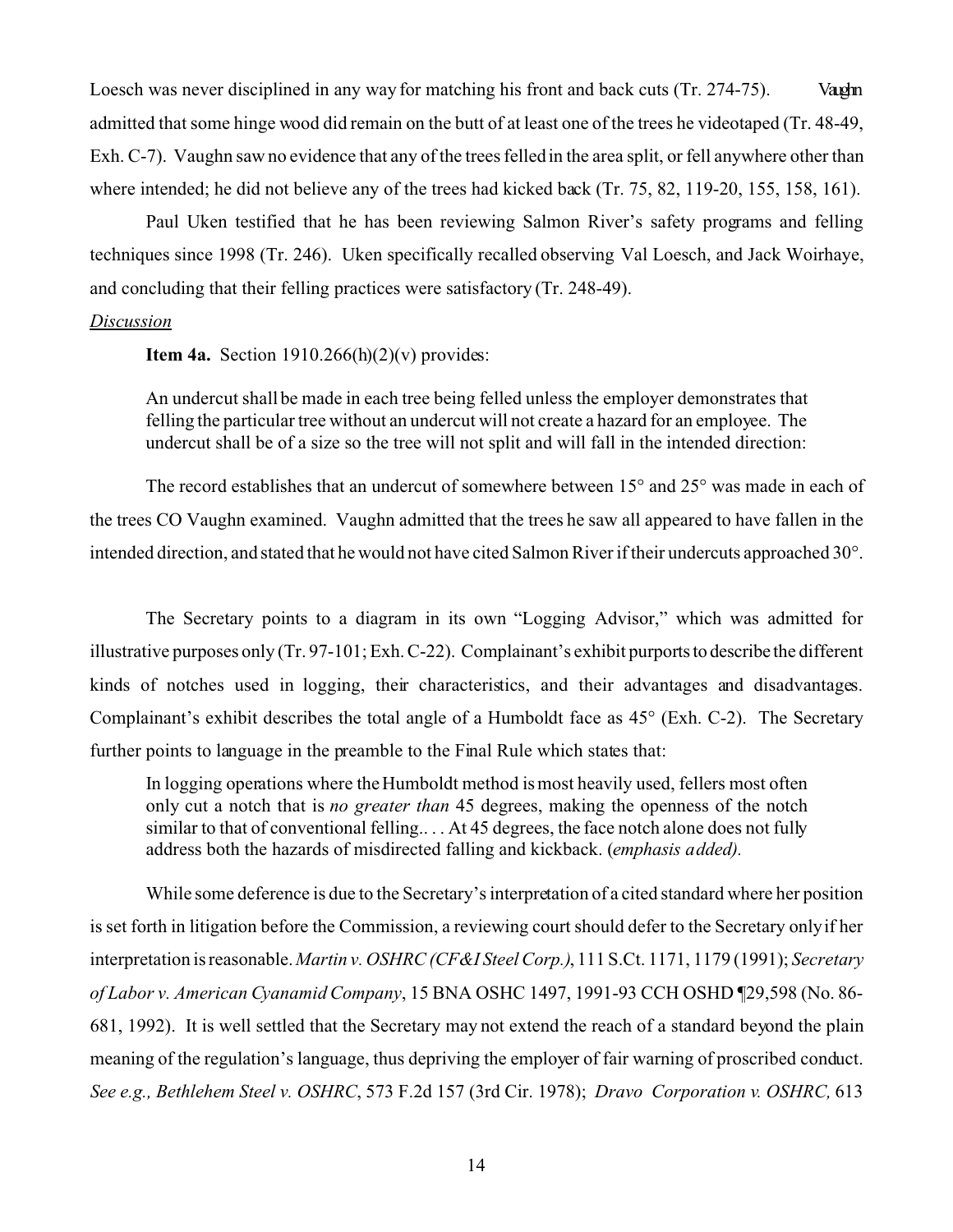F.2d 1227, (3rd Cir. 1980). The Commission has held that adequacy of notice to the regulated parties bears on the reasonableness of the Secretary's interpretation of a standard. *Arcadian Corp.*, 17 BNA OSHC 1345, 1351, 1995 CCH OSHD ¶30,856 (No. 93-3270, 1995).

The cited standard requires only that the undercut be of a size so the tree will not split and will fall in the intended direction. There is no evidence that any of the trees felled by Salmon River's sawyers did otherwise. The languagein both the preamble and OSHA's Logging Advisor are descriptive, not advisory. Neither purports to set forth a minimum angle for undercuts. None of the evidence introduced into the record would have placed Salmon River on notice that the Secretary requires each Humboldt face be between 30° and 45°.

The Secretary's interpretation of the reach of the cited standard is not reasonable and is accorded no deference. In the absence of reasonable notice of the standard's requirements, the violation cannot stand. Item 4a is vacated.

**Item 4b.** Section 1910.266(h)(2)(vi) provides:

A backcut shall be made in each tree being felled. The backcut shall leave sufficient hinge wood to hold the tree to the stump during most of its fall so that the hinge is able to guide the tree's fall in the intended direction.

Though CO Vaughn testified that he did not believe the stumps he examined evidenced adequate hinge wood, he also testified that all the trees he observed seemed to have fallen in the intended direction. CO Vaughn stated that the sawyer should leave hinge wood totaling approximately 80% of the diameter of the tree, as measured four to five feet above the ground. Vaughn's observations, however, did not address this criterion. Vaughn did not measure the diameter of any of the trees, or establish how much hinge wood would be left on the stump of an adequately hinged tree.

The Secretary failed to introduce any objective evidence by which this judge might ascertain how much hinge wood was, or should have been left on the subject trees. The amount of hinge wood left by Salmon River's sawyers appears to have been sufficient insofar as the trees all fell in the intended direction. This judge cannot find, by a preponderance of the evidence, that the cited standard was violated. Citation 1, item 4b is vacated.

**Item 4c.** Section 1910.266(h)(2)(vii) provides:

The backcut shall be above the level of the horizontal facecut in order to provide an adequate platform to prevent kickback.

Salmon River concedes that the cited OSHA regulation requires a one inch step above the horizontal cut of the lead notch. *See, Don Brown Logging v. OSHRC*, No. 99-70181, slip op. (9<sup>th</sup> Cir.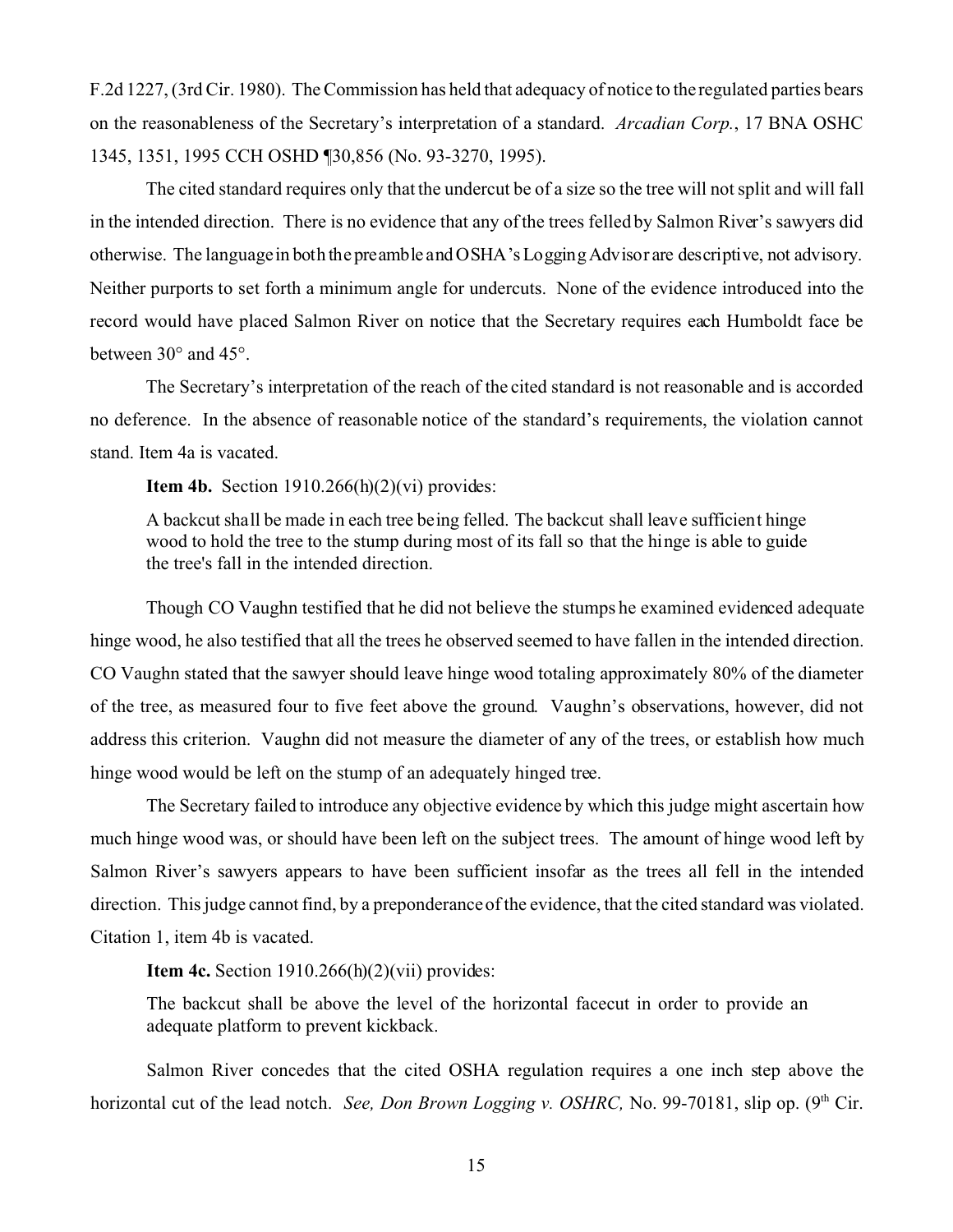November 14, 2000); preamble to the Final Rule, 60 Fed. Reg. 47022, 47028 (September 8, 1995). Salmon River further admits that its sawyers were aware of the requirement, and that it was "working with them" to secure their compliance. Salmon River argues that it never suggested to its sawyers that they ignore OSHA regulations, and, in fact, repeatedly instructed its sawyers to lift their back cuts as mandated by OSHA (Respondent's Brief, p. 12). Salmon River implicitlyraises the affirmative defense of employee misconduct, maintaining that it should not be held responsible for its employees' willful refusal to follow OSHA requirements.

In order to establish an unpreventable employee misconduct defense, the employer must establish that it had: established work rules designed to prevent the violation; adequately communicated those work rules to its employees (including supervisors); taken reasonable steps to discover violations of those work rules; and effectively enforced those work rules when they were violated. *New York State Electric & Gas Corporation*, 17 BNA OSHC 1129, 1995 CCH OSHD ¶30,745 (91-2897, 1995).

As noted, Salmon River has a rule requiring that their sawyers place their back cuts higher than the flat cut of the face notch. The evidence shows, however, that Fraser knew his sawyers were not cutting OSHA compliant stumps. Paul Uken, who was brought on site to inspect for OSHA compliance, found Salmon River's sawyers were matching their face and back cuts. Both Fraser and Uken testified that they directed the sawyers to raise their back cuts. Nonetheless, Fraser knew that his sawyers were opposed to cutting an "OSHA stump." Despite ample notice of noncompliance, Fraser never inspected his sawyers' stumps, or took any steps to ensure that OSHA rules were being followed. No sawyer was ever disciplined for matching their face and back cuts.

Salmon River failed to establish that the violations were the result of unpreventable employee misconduct, and the violation is affirmed.

#### *Penalty*

Penalties proposed by OSHA are not binding on the Commission. The determination of what constitutes an appropriate penalty is solely within the discretion of the Review Commission. Penalties may be lowered *or* raised by the judge, or the Commission. *See, Valdak Corporation*, 17 BNA OSHC 1135, 1995 CCH OSHD ¶30,759 (No. 93-0239, 1995), affd., 73 F.3d 1466 (8<sup>th</sup> Cir, 1996).

Logging is an inherently dangerous undertaking. The utmost care must be taken to avoid injuries and fatalities. Under the Act, the employer is primarily responsible for safe practices. If the employer is not diligent in this responsibility, if the employer allows individual sawyers to supplement their judgment for established safe logging practices, accidents can, and do result. Despite having previously suffered a fatality on his work site (Tr. 230), Fraser's acceptance of OSHA safe logging practices remains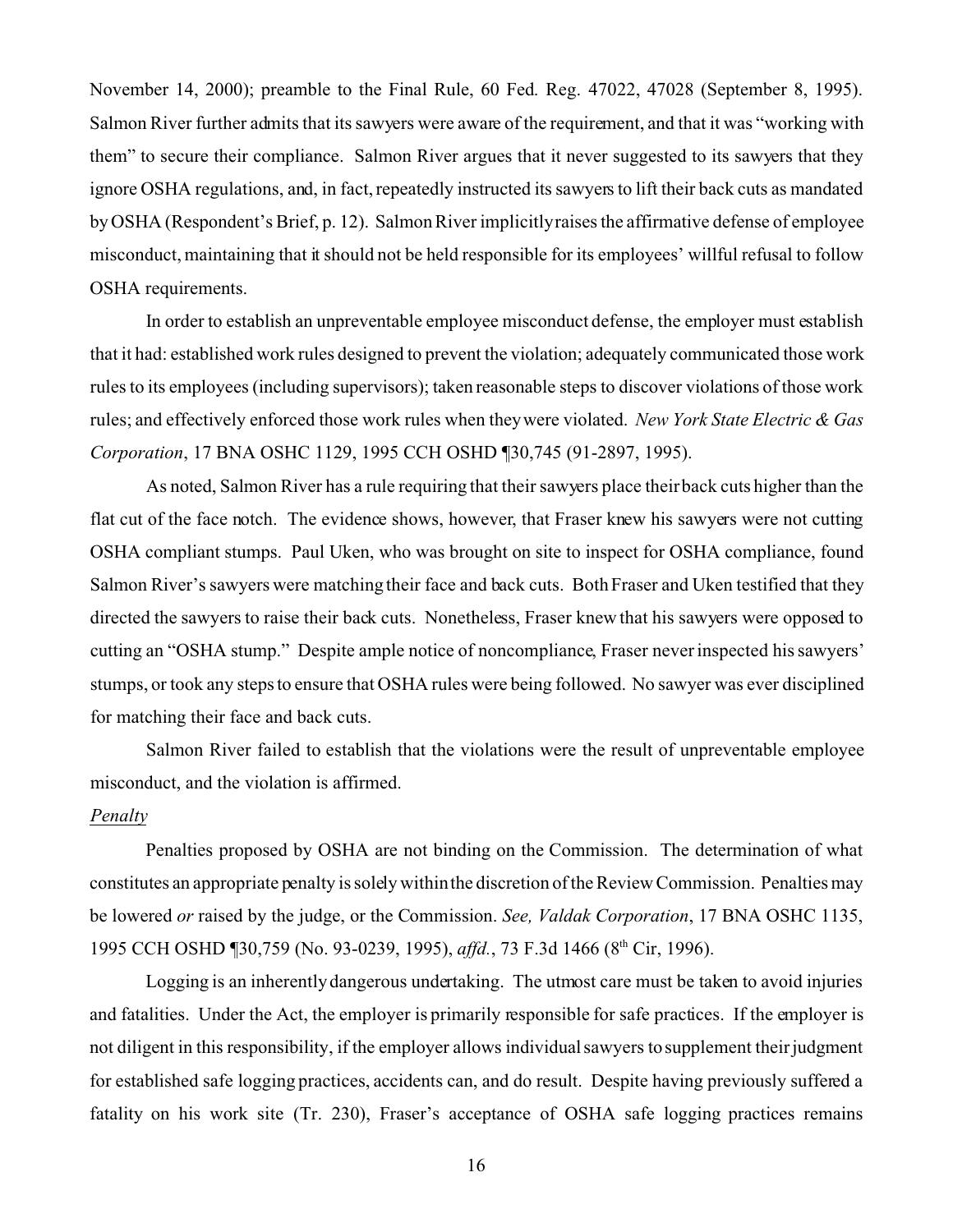unenthusiastic at best. OSHA has determined that match cutting can result in falling trees "kicking back," and fatally injuring the sawyer. This practice is widespread and longstanding at Salmon River's work sites. Clearly Joe Fraser has knowledge of this practice, and tacitly condones it by allowing his sawyers to continue using the technique without repercussions.

The gravity of this violation is extremely high. Credit should not be awarded for history, or for good faith. Based on Salmon River's reluctance to secure its employees compliance with the Act, a penalty of \$5,000 is deemed appropriate and will be assessed.

## **Alleged Violation of §1910.266(i)(2)(iv)**

Serious citation 1, item 5 alleges:

29 CFR 1910.266(i)(2)(iv): Training was not provided whenever an employee demonstrated unsafe job performance:

(a) Daisy Creek off Gold Creek Road: Employee(s) performing manual felling operations were working within the fall radius of danger trees.

(b) Daisy Creek off Gold Creek Road: Employee(s) performing manual felling operations were not using safe felling techniques.

NOTE: Training may be limited to those elements in paragraph (i)(3) of this section which are relevant to the circumstances giving rise to the need for training.

#### *Discussion*

Complainant maintains that Salmon River failed to re-train employees who demonstrated that they did not recognize the hazards associated with working around danger trees, or who demonstrated unsafe cutting techniques. (Secretary's Brief, p. 27).

With the exception of match cutting, discussed at item 4c above, there is no evidence in the record that any of Salmon River's employees demonstrated any unsafe working practices prior to the OSHA inspection. In regard to match cutting, however, Salmon River's sawyers had an admitted history of noncompliance, though they had been admonished by both their employer and a representative of the Montana Logging Association. His sawyers' continued use of the match cut should have alerted Fraser to a need for *effective* retraining.

It is clear, however, that Fraser had no intention of requiring his sawyers to properly elevate their back cuts. Because, as noted in item 4 above, Salmon River knew, and tacitly approved match cutting, it cannot now lay the blame on its employees by alleging employee misconduct as a defense.